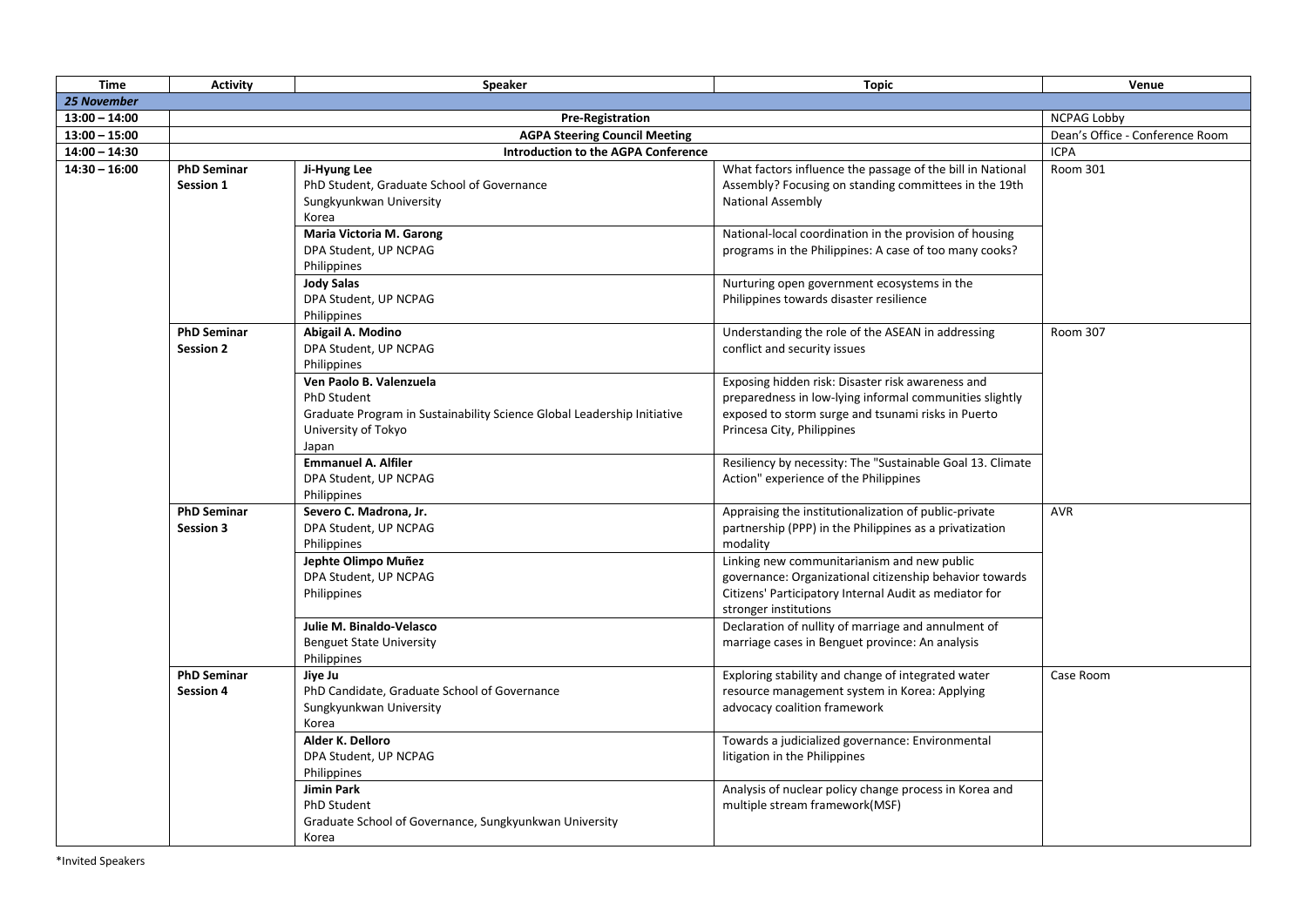| <b>Time</b>     | <b>Activity</b>                    | <b>Speaker</b>                                                                                                                                                                                                                                                          | <b>Topic</b>                                                                                                          | Venue           |
|-----------------|------------------------------------|-------------------------------------------------------------------------------------------------------------------------------------------------------------------------------------------------------------------------------------------------------------------------|-----------------------------------------------------------------------------------------------------------------------|-----------------|
| $16:00 - 16:30$ | <b>Coffee Break and Networking</b> |                                                                                                                                                                                                                                                                         |                                                                                                                       |                 |
| $16:30 - 18:00$ | <b>Plenary Session 1:</b>          | Azwar Abubakar                                                                                                                                                                                                                                                          | Managing beyond weathering tsunami and internal                                                                       | <b>ICPA</b>     |
|                 | Leadership and                     | Adviser, Indonesian Chamber of Commerce and Industries (KADIN)                                                                                                                                                                                                          | conflicts in Aceh                                                                                                     |                 |
|                 | Innovation for                     | Former Governor of Aceh                                                                                                                                                                                                                                                 |                                                                                                                       |                 |
|                 | <b>Transformation and</b>          | Former Minister of Administrative and Bureaucratic Reform                                                                                                                                                                                                               |                                                                                                                       |                 |
|                 | Sustainable                        | Indonesia                                                                                                                                                                                                                                                               |                                                                                                                       |                 |
|                 | Development                        | <b>Alfredo Matugas Coro II</b>                                                                                                                                                                                                                                          |                                                                                                                       |                 |
|                 |                                    | Mayor                                                                                                                                                                                                                                                                   |                                                                                                                       |                 |
|                 |                                    | Municipal Government of Del Carmen, Siargao, Philippines                                                                                                                                                                                                                |                                                                                                                       |                 |
|                 |                                    | Kyu Jin Jung<br><b>Assistant Professor</b><br>Department of Public Administration/Graduate School of Governance,<br>Sungkyunkwan University<br>Korea<br><b>Gerald Zhiyong Lan</b><br>School of Public Administration, Tsinghua University<br>People's Republic of China | The dynamics of interorganizational emergency<br>management networks: An institutional collective action<br>framework |                 |
| $18:00 - 20:00$ | <b>Welcome Dinner</b>              | Danilo L. Concepcion*                                                                                                                                                                                                                                                   |                                                                                                                       | To be announced |
|                 | with Cultural                      | President                                                                                                                                                                                                                                                               |                                                                                                                       |                 |
|                 | Presentation                       | University of the Philippines                                                                                                                                                                                                                                           |                                                                                                                       |                 |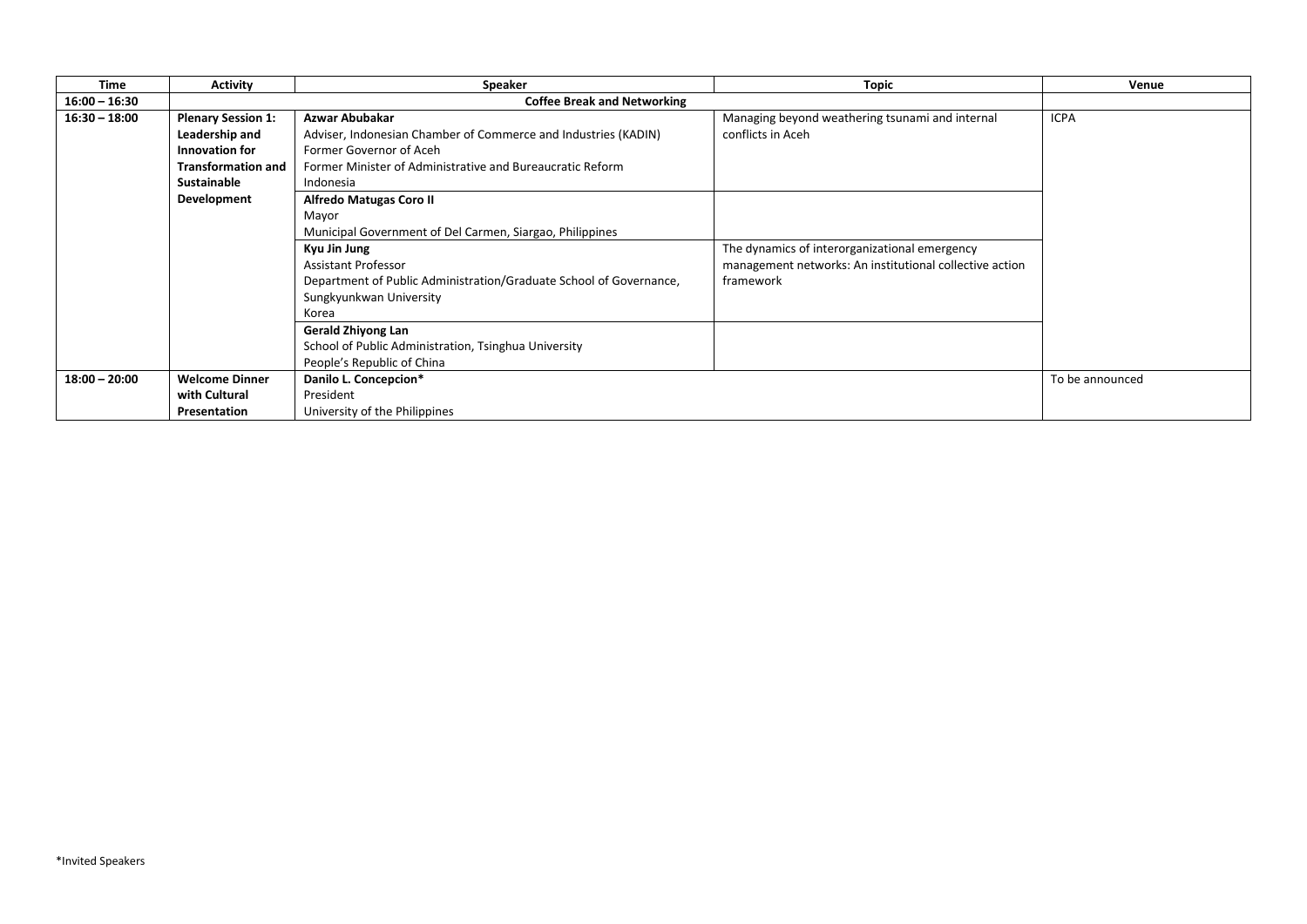| <b>Time</b>        | <b>Activity</b>                                                                          | Speaker                                                                                                                                                                                                                                                                                                                                                                                                                  | <b>Topic</b>                                                                                                                                                                                                                                                                              | Venue           |
|--------------------|------------------------------------------------------------------------------------------|--------------------------------------------------------------------------------------------------------------------------------------------------------------------------------------------------------------------------------------------------------------------------------------------------------------------------------------------------------------------------------------------------------------------------|-------------------------------------------------------------------------------------------------------------------------------------------------------------------------------------------------------------------------------------------------------------------------------------------|-----------------|
| <b>26 November</b> |                                                                                          |                                                                                                                                                                                                                                                                                                                                                                                                                          |                                                                                                                                                                                                                                                                                           |                 |
| $07:30 - 08:30$    |                                                                                          | Registration                                                                                                                                                                                                                                                                                                                                                                                                             | <b>ICPA Lobby</b>                                                                                                                                                                                                                                                                         |                 |
| $08:30 - 10:00$    | <b>Plenary Session 2:</b><br><b>Political and</b><br>Administrative<br><b>Resilience</b> | <b>Eva Maria Belser</b><br>Professor and Director<br>Institute of Federalism, University of Fribourg<br>Switzerland                                                                                                                                                                                                                                                                                                      | Secessionist and autonomy movements in Europe and<br>other continents and how institutions may be<br>strengthened and kept from falling apart                                                                                                                                             | <b>ICPA</b>     |
|                    |                                                                                          | <b>Alfredo Mahar Lagmay</b><br>Professor, National Institute of Geological Sciences, College of Science,<br>U.P. Diliman<br>Director, U.P. Nationwide Operational Assessment of Hazards (NOAH)<br>Executive Director, U.P. Resilience Institute                                                                                                                                                                          | Enabling good governance systems and institutions for<br>resilience                                                                                                                                                                                                                       |                 |
|                    |                                                                                          | Hyung Jun Park<br>Professor, Department of Public Administration/Graduate School of<br>Governance, Sungkyunkwan University<br>Korea                                                                                                                                                                                                                                                                                      | Governance, resilience and disaster management: The<br>challenge of working across levels of governments and<br>sectors                                                                                                                                                                   |                 |
|                    |                                                                                          | Yi Wang<br>Professor, Shanghai Academy of Social Sciences<br>People's Republic of China                                                                                                                                                                                                                                                                                                                                  | Promoting innovation governance within the Belt and<br>Road: What we need and should do?                                                                                                                                                                                                  |                 |
| $10:00 - 10:30$    |                                                                                          | <b>Coffee Break and Networking</b>                                                                                                                                                                                                                                                                                                                                                                                       |                                                                                                                                                                                                                                                                                           |                 |
| $10:30 - 12:00$    | <b>Plenary Session 3:</b><br><b>Official Opening</b>                                     | Maria Fe Villamejor-Mendoza<br>Professor and Dean<br>National College of Public Administration and Governance<br>University of the Philippines (UP NCPAG)<br>Philippines<br>Jiang Wu<br>President<br>Asian Group for Public Administration<br>Sofiane Sahraoui<br>Director-General<br>International Institute of Administrative Sciences<br>Maria Leonor Gerona Robredo<br>Vice President<br>Republic of the Philippines |                                                                                                                                                                                                                                                                                           | <b>ICPA</b>     |
| $12:00 - 13:30$    | Lunch                                                                                    |                                                                                                                                                                                                                                                                                                                                                                                                                          | <b>ICPA</b>                                                                                                                                                                                                                                                                               |                 |
| $13:30 - 15:00$    | <b>Parallel Sessions</b><br>1A: Political and<br>Administrative<br><b>Resilience</b>     | Septiana Dwiputrianti<br><b>Assistant Commissioner</b><br>Indonesian Civil Service Commission (KASN)<br>Republic of Indonesia<br><b>Trevor Seymour-Jones</b><br><b>Honorary Associate</b><br>University of Technology Sydney<br>Australia                                                                                                                                                                                | Challenges of the implementation of merit principles on<br>human resource management in governments of<br>Indonesia<br>Resilient and strong public administrations: The need for<br>leadership, professionalism and capacity and capability.<br>Lessons from the Australian Public Sector | <b>Room 301</b> |
|                    |                                                                                          |                                                                                                                                                                                                                                                                                                                                                                                                                          |                                                                                                                                                                                                                                                                                           |                 |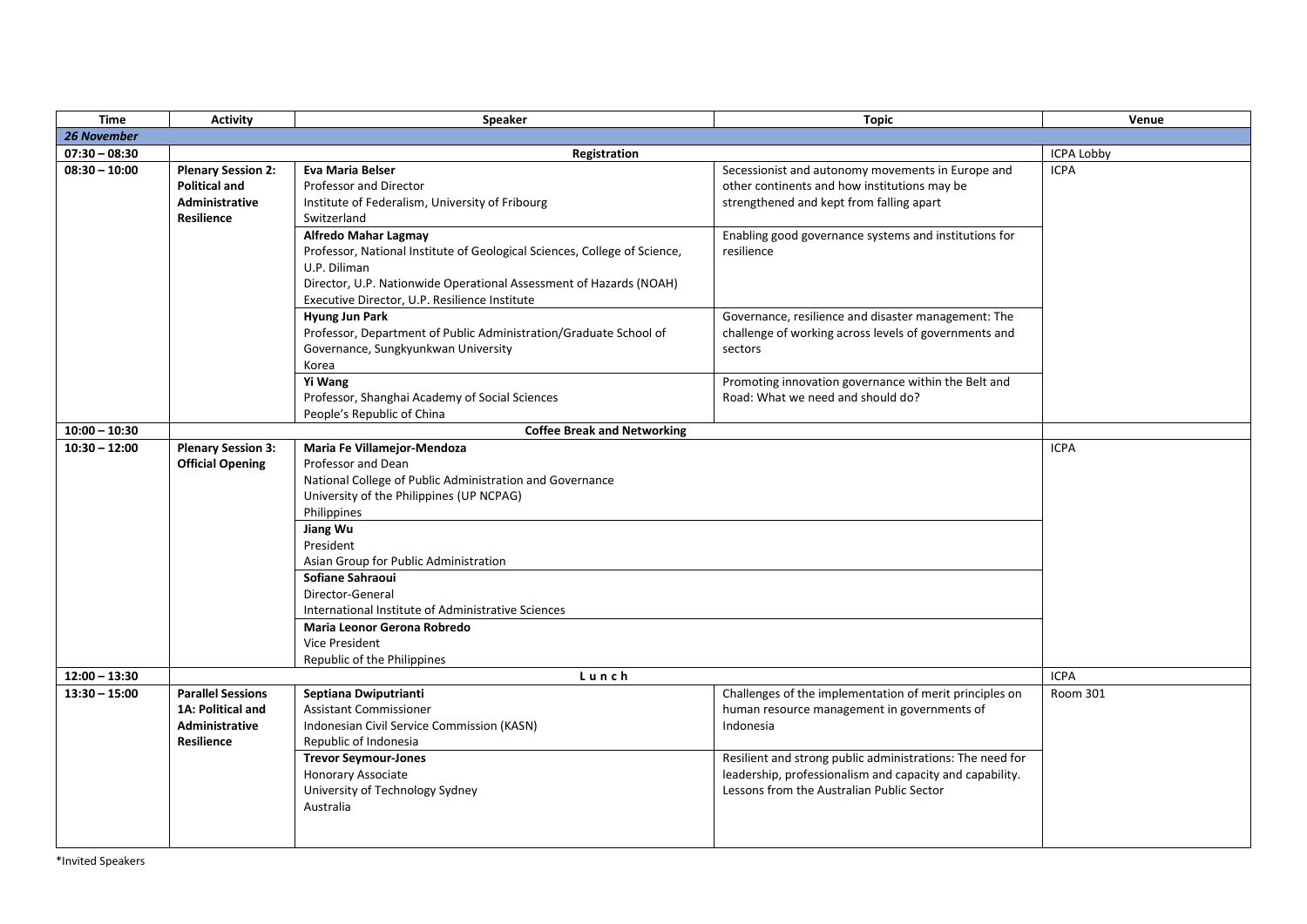| <b>Time</b>     | <b>Activity</b>                        | <b>Speaker</b>                                                         | <b>Topic</b>                                                                                            | Venue           |
|-----------------|----------------------------------------|------------------------------------------------------------------------|---------------------------------------------------------------------------------------------------------|-----------------|
|                 |                                        | <b>Akio Kamiko</b>                                                     | Reinforcing responsiveness of public administration                                                     |                 |
|                 |                                        | Professor                                                              |                                                                                                         |                 |
|                 |                                        | College of Policy Science, Ritsumeikan University                      |                                                                                                         |                 |
|                 |                                        | Japan                                                                  |                                                                                                         |                 |
|                 | <b>Parallel Sessions</b>               | Ebinezer R. Florano                                                    | Public service continuity planning: Preparing the bureaucracy                                           | <b>Room 307</b> |
|                 | 1B: Political and                      | Associate Professor and Director                                       | in the age of the "New Normal"                                                                          |                 |
|                 | Administrative                         | Center for Policy and Executive Development                            |                                                                                                         |                 |
|                 | <b>Resilience</b>                      | <b>UP NCPAG</b><br>Philippines                                         |                                                                                                         |                 |
|                 |                                        | Florian Rhiza R. Nery                                                  | Embedding organizational resilience in local government                                                 |                 |
|                 |                                        | Head                                                                   | units through public service continuity                                                                 |                 |
|                 |                                        | Business Continuity and Organizational Resilience, Philippine Disaster |                                                                                                         |                 |
|                 |                                        | <b>Resilience Foundation</b>                                           |                                                                                                         |                 |
|                 |                                        | Philippines                                                            |                                                                                                         |                 |
|                 | <b>Parallel Sessions</b>               | <b>Hong Dong</b>                                                       | Positive interaction between the social work of post-                                                   | <b>AVR</b>      |
|                 | 1C:                                    | Lecturer                                                               | disaster reconstruction and government: Experience and                                                  |                 |
|                 | Risks, Crises and                      | Department of Economics, Shaanxi Academy of Governance                 | reflection                                                                                              |                 |
|                 | <b>Disasters</b>                       | People's Republic of China                                             |                                                                                                         |                 |
|                 |                                        | Nissi Abigail Buenaobra                                                | Social network analysis on the information-exchange of                                                  |                 |
|                 |                                        | Marketing Strategies Manager                                           | inter-organizational network in coping with natural                                                     |                 |
|                 |                                        | Philippine Cyber Institute                                             | disasters: The case of Typhoon Nina (I.N. Nock-Ten) in                                                  |                 |
|                 |                                        | Philippines                                                            | Sorsogon City, Philippines                                                                              |                 |
|                 |                                        | Liu Yan                                                                | A comparative study of emergency command system                                                         |                 |
|                 |                                        | Lecturer                                                               | between China and the United States                                                                     |                 |
|                 |                                        | <b>Emergency Management Training Center</b>                            |                                                                                                         |                 |
|                 |                                        | Shaanxi Academy of Governance                                          |                                                                                                         |                 |
|                 |                                        | People's Republic of China                                             |                                                                                                         |                 |
|                 | <b>Parallel Sessions</b>               | <b>Enrico L. Basilio</b>                                               | Implications of the Tax Reform for Attracting Better and                                                | Case Room       |
|                 | 1D: Sustainable                        | Assistant Professor, UP NCPAG                                          | High-Quality Opportunities (TRABAHO) Bill to Clark                                                      |                 |
|                 | <b>Development Goals</b><br>and Strong | Philippines                                                            | Freeport Zone (CFZ) locators                                                                            |                 |
|                 | Institutions                           | <b>Long Yang</b><br>Professor                                          | Creating the new relationships between the CCP and<br>state: Analysis of reform of Chinese institutions |                 |
|                 |                                        | Zhou Enlai School of Government                                        |                                                                                                         |                 |
|                 |                                        | Nankai University                                                      |                                                                                                         |                 |
|                 |                                        | People's Republic of China                                             |                                                                                                         |                 |
|                 |                                        | Prijono Tjiptoherijanto                                                | Civil service reform in the Philippines: Building strong                                                |                 |
|                 |                                        | Faculty of Economics and Business, University of Indonesia             | governance                                                                                              |                 |
| $15:00 - 15:30$ |                                        | Republic of Indonesia                                                  |                                                                                                         |                 |
| $15:30 - 17:00$ |                                        | <b>Coffee Break and Networking</b>                                     |                                                                                                         |                 |
|                 | <b>Parallel Sessions</b>               | Noriel Christopher C. Tiglao                                           | Road public transport governance and the search for                                                     | <b>Room 301</b> |
|                 | 2A: Political and                      | Associate Professor, UP NCPAG                                          | effective service quality management: Challenges and                                                    |                 |
|                 | Administrative                         | Philippines                                                            | strategic opportunities                                                                                 |                 |
|                 | <b>Resilience</b>                      | Rosalie S. Magistrado                                                  | Process-based quality management system (PBQMS) in                                                      |                 |
|                 |                                        | <b>Assistant Professor</b>                                             | the delivery of relevant tertiary education at Bicol State                                              |                 |
|                 |                                        | Human Resource Development Officer Designate                           | College of Applied Sciences and Technology (BISCAST)                                                    |                 |
|                 |                                        | Bicol State College of Applied Sciences and Technology                 |                                                                                                         |                 |
|                 |                                        | Philippines                                                            |                                                                                                         |                 |
|                 |                                        |                                                                        |                                                                                                         |                 |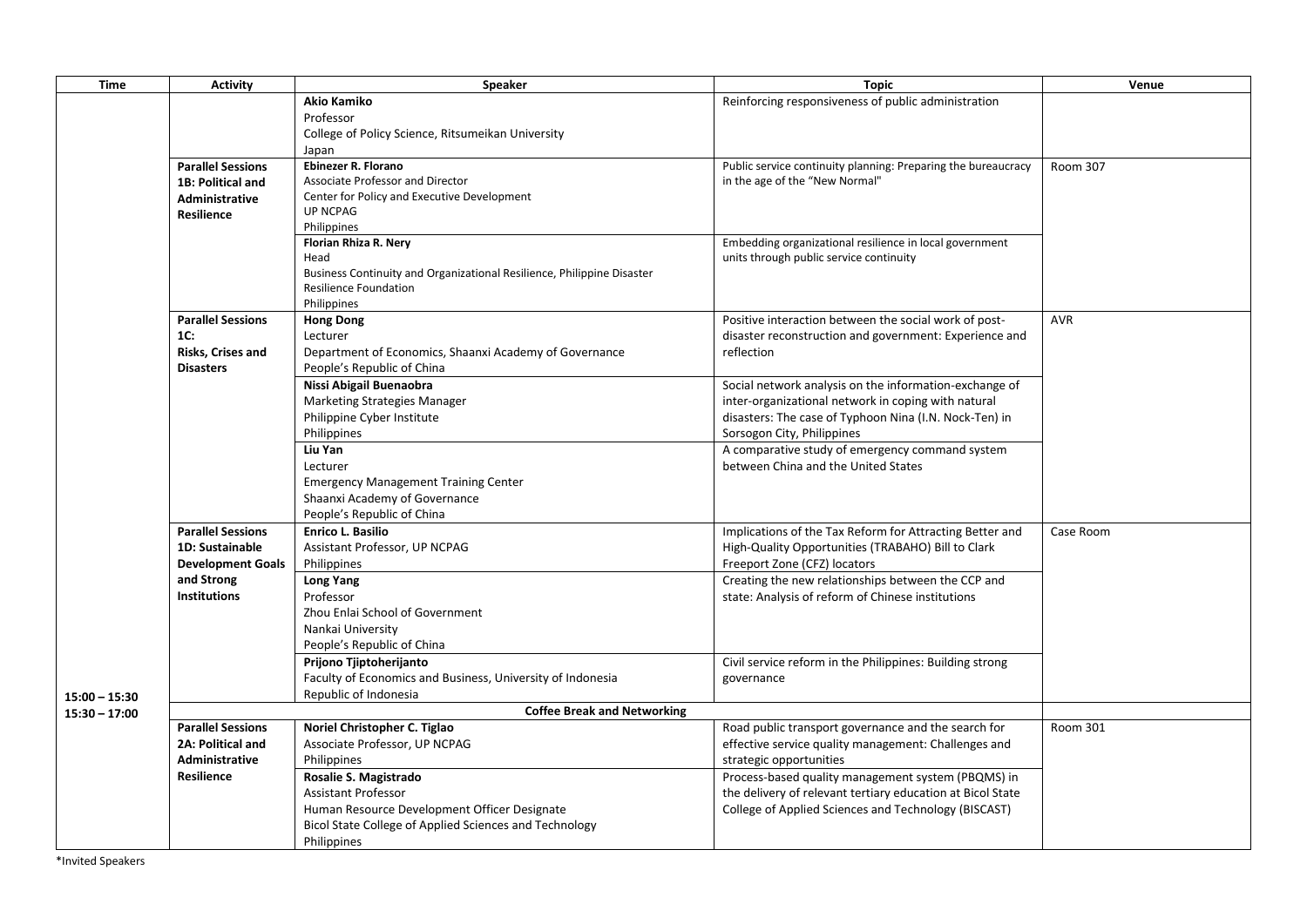| <b>Time</b>     | <b>Activity</b>          | Speaker                                                            | <b>Topic</b>                                             | Venue            |
|-----------------|--------------------------|--------------------------------------------------------------------|----------------------------------------------------------|------------------|
|                 |                          | Joselito S.A. Del Rosario                                          | Expanding the boundaries of New Public Administration:   |                  |
|                 |                          | Councilor                                                          | The case of Naga City's entrepreneurial management of    |                  |
|                 |                          | Naga City Government                                               | its central bus terminal and public market               |                  |
|                 |                          | Philippines                                                        |                                                          |                  |
|                 | <b>Parallel Sessions</b> | <b>Xiaofan Wang</b>                                                | The cause and solution for political instability in      | Room 307         |
|                 | 2B: Risks, Crises        | Lecturer                                                           | democratic transition: Taking Southeast Asian countries  |                  |
|                 | and Disasters            | Department of Public Administration, Shaanxi Academy of Governance | as examples                                              |                  |
|                 |                          | People's Republic of China                                         |                                                          |                  |
|                 |                          | <b>Jim Duran</b>                                                   | Armed conflict in a contested land: The Subanen of       |                  |
|                 |                          | <b>Faculty Member</b>                                              | Mindanao and the Bangsamoro Organic Law                  |                  |
|                 |                          | Department of Communication, Far Eastern University Manila         |                                                          |                  |
|                 |                          | Philippines                                                        |                                                          |                  |
|                 |                          | Georges Labaki                                                     | Public administration reform in post conflict countries: |                  |
|                 |                          | Professor and Chair                                                | Returning to good governance, a case for Lebanon         |                  |
|                 |                          | National School of Public Administration                           |                                                          |                  |
|                 |                          | Lebanon                                                            |                                                          |                  |
|                 | <b>Parallel Sessions</b> | Li Duan                                                            | Measures, effects and policies for targeted poverty      | <b>AVR</b>       |
|                 | 2C: Sustainable          | Associate Professor                                                | alleviation in China                                     |                  |
|                 | <b>Development Goals</b> | Shaanxi Academy of Governance                                      |                                                          |                  |
|                 | and Strong               | People's Republic of China                                         |                                                          |                  |
|                 | <b>Institutions</b>      | Shiela L. Dingcong                                                 | Cultural tourism and decent work toward sustainable and  |                  |
|                 |                          | <b>Faculty Member</b>                                              | inclusive economic growth                                |                  |
|                 |                          | Miriam College                                                     |                                                          |                  |
|                 |                          | Philippines                                                        |                                                          |                  |
|                 |                          | Ma. Dorothee J. Villarruz                                          | Review of RA 10121 provisions on food and water safety   |                  |
|                 |                          | <b>Assistant Professor</b>                                         | and security in the disaster risk reduction management   |                  |
|                 |                          | Capiz State University - Main Campus                               | system                                                   |                  |
|                 |                          | Philippines                                                        |                                                          |                  |
|                 | <b>Parallel Sessions</b> | <b>Ebinezer R. Florano</b>                                         | Multi-agency working: Lessons learned in the cluster     | Case Room        |
|                 | 2D:                      | Associate Professor and Director                                   | approach to climate change adaptation and disaster risk  |                  |
|                 | <b>Sustainable</b>       | Center for Policy and Executive Development, UP NCPAG              | reduction by the Philippine government, 2011-2016        |                  |
|                 | <b>Development Goals</b> | Philippines                                                        |                                                          |                  |
|                 | and Strong               | Michikazu Kojima                                                   | A review on cooperation of local governments on solid    |                  |
|                 | <b>Institutions</b>      | Senior Economist                                                   | waste management in Asian countries                      |                  |
|                 |                          | Economic Research Institute of ASEAN and East Asia                 |                                                          |                  |
|                 |                          |                                                                    |                                                          |                  |
|                 |                          | Harold D. Blando                                                   | Exploring the environmental engagement of the Catholic   |                  |
|                 |                          | Master's Student                                                   | Church: A case study of the laity faithful opposition    |                  |
|                 |                          | University of Santo Tomas                                          | against the Obando landfill                              |                  |
|                 |                          | Philippines                                                        |                                                          |                  |
| $18:30 - 20:00$ |                          | <b>Welcome Dinner (Sponsored by Mandaluyong City Government)</b>   |                                                          | Mandaluyong City |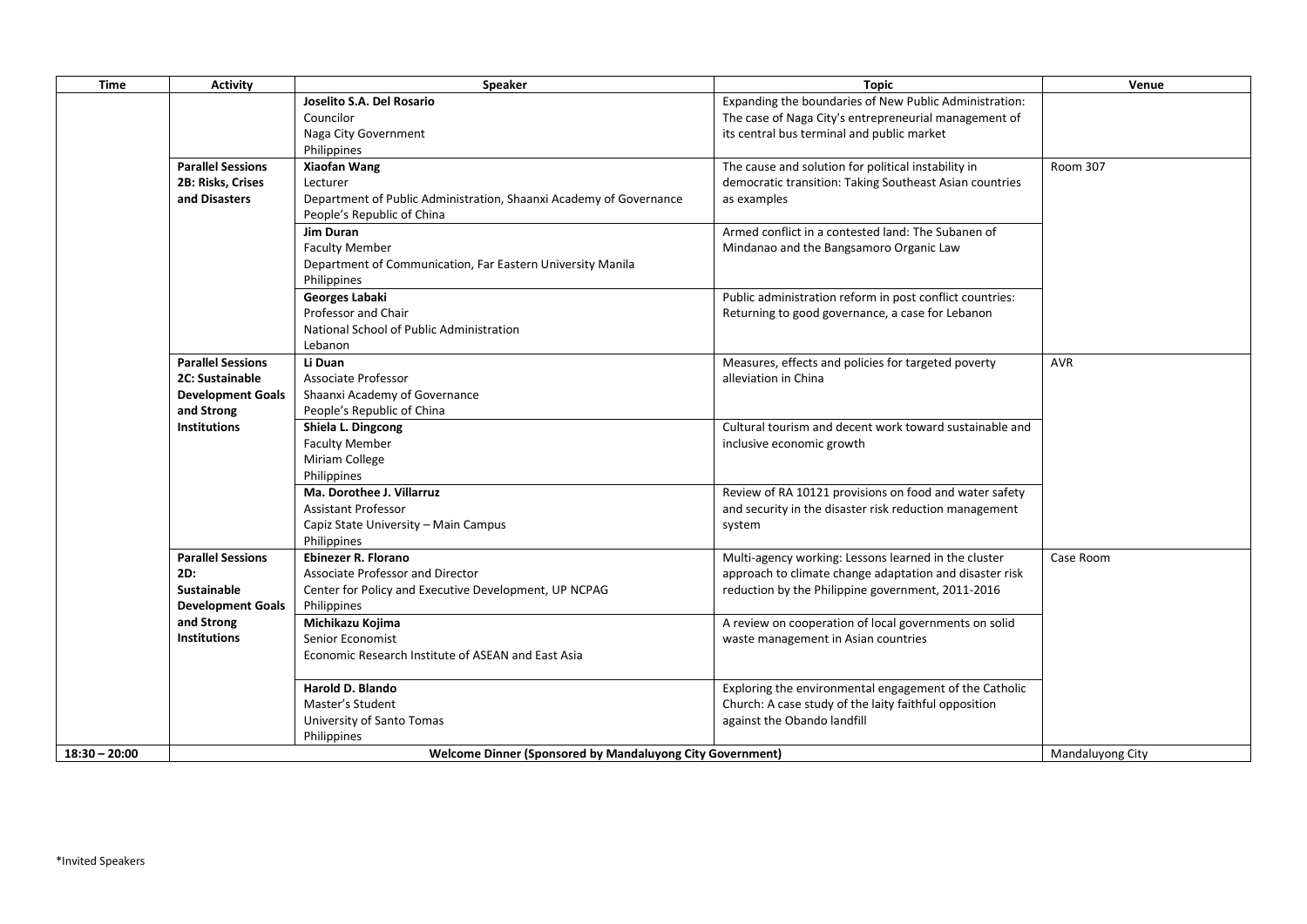| <b>Time</b>     | <b>Activity</b>                                                                             | Speaker                                                                                                                                                                                                      | <b>Topic</b>                                                                                                                                                                                        | Venue       |
|-----------------|---------------------------------------------------------------------------------------------|--------------------------------------------------------------------------------------------------------------------------------------------------------------------------------------------------------------|-----------------------------------------------------------------------------------------------------------------------------------------------------------------------------------------------------|-------------|
| 27 November     |                                                                                             |                                                                                                                                                                                                              |                                                                                                                                                                                                     |             |
| $08:30 - 10:00$ | <b>Plenary Session 4:</b><br><b>Sustainable</b><br><b>Development Goals</b><br>and Strong   | Sonia Chand Sandhu<br>Senior Adviser to the Vice President for Knowledge Management and<br>Sustainable Development<br>Asian Development Bank                                                                 |                                                                                                                                                                                                     | <b>ICPA</b> |
|                 | <b>Institutions</b>                                                                         | Jay L. Batongbacal<br>Associate Professor, U.P. College of Law<br>Director, Institute for Maritime Affairs and Law of the Sea                                                                                | The ever-challenging politico-administrative and socio-<br>cultural landscape: Perspectives from the academe                                                                                        |             |
|                 |                                                                                             | Ma. Josefina G. Belmonte*<br>Vice Mayor<br>Quezon City Government<br>Wei Liu<br>School of Finance, Nankai University                                                                                         | Localizing SDGs: Showcasing experiences in Quezon City<br>Vulnerability vs. resilience: The role of insurance in<br>disaster risk management                                                        |             |
|                 |                                                                                             | People's Republic of China                                                                                                                                                                                   |                                                                                                                                                                                                     |             |
| $10:00 - 10:30$ |                                                                                             | <b>Coffee Break and Networking</b>                                                                                                                                                                           |                                                                                                                                                                                                     |             |
| $10:30 - 12:00$ | <b>Parallel Sessions</b><br><b>3A: Political and</b><br>Administrative<br><b>Resilience</b> | <b>Ronald Law</b><br>Chief<br>Preparedness Division, Health Emergency Management Bureau,<br>Department of Health<br>Faculty, College of Public Health, University of the Philippines - Manila<br>Philippines | The Ten Everyday Health Resilience Practice (TEHRP)<br>model for healthcare practitioners: a competency-based<br>tool for development of health sector policies on health<br>workforce preparedness | Room 301    |
|                 |                                                                                             | Kenichi Nishimura<br>Associate Professor Center for International Education and Exchange,<br>Osaka University<br>Japan                                                                                       | How do the elements of local government affect the<br>performance of the Local Development Council in the<br>Philippines?                                                                           |             |
|                 |                                                                                             | Louis Placido F. Lachica<br>Director<br>Social Science and Industrial Technology Research and Development<br>Center, Capiz State University<br>Philippines                                                   | Citizen satisfaction index on government's disaster risk<br>reduction and management program in Mambusao,<br>Capiz, Philippines                                                                     |             |
|                 | <b>Parallel Sessions</b><br>3B: Risks, Crises<br>and Disasters                              | <b>Fumio Nagai</b><br>Professor<br>Graduate School of Law, Osaka University<br>Japan                                                                                                                         | 2011 Chaopraya river flooding and resilience of local<br>governments in Thailand: Analysis of local government<br>survey data                                                                       | Room 307    |
|                 |                                                                                             | Ma. Carmen V. Peñalosa<br>Executive Director (OIC), Center for Strategic Research<br>Miriam College<br>Philippines                                                                                           | "Katatagan ng loob" and the 10 Ps of "pagbangon":<br>Understanding Filipino resiliency and its implications for<br>resiliency education and disaster risk reduction and<br>management               |             |
|                 |                                                                                             | Alyssa Aimee S. Batle & Joe-Mar S. Perez<br><b>Training Specialists</b><br>Office of Civil Defense Capacity Building and Training Service<br>Philippines                                                     | World Risk Index Report: Demystifying global disaster risk<br>at the community level                                                                                                                |             |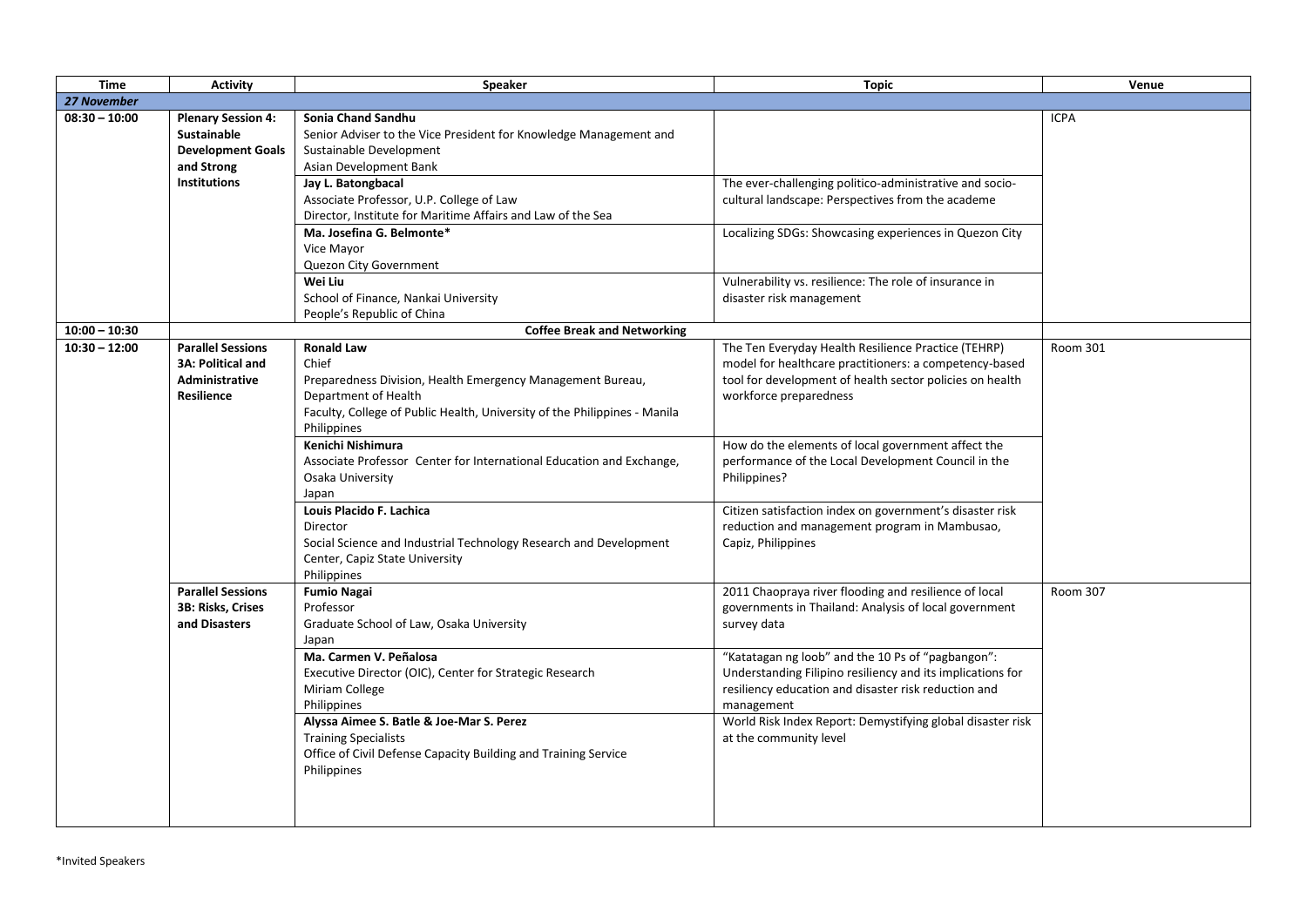| <b>Time</b>     | <b>Activity</b>          | <b>Speaker</b>                                                            | <b>Topic</b>                                                 | Venue           |
|-----------------|--------------------------|---------------------------------------------------------------------------|--------------------------------------------------------------|-----------------|
|                 | <b>Parallel Sessions</b> | Serapion N. Tanduyan                                                      | Participatory climate change mitigation initiatives in       | <b>AVR</b>      |
|                 | <b>3C: Sustainable</b>   | Cebu Technological University - San Francisco, Cebu Campus                | Pacijan Island, Cebu, Philippines                            |                 |
|                 | <b>Development Goals</b> | Philippines                                                               |                                                              |                 |
|                 | and Strong               | Saidamin P. Bagolong                                                      | Modelling physical risks of climate change on agricultural   |                 |
|                 | <b>Institutions</b>      | Dean, Graduate College                                                    | and tourism sectors in Cotabato City using WarpPLS           |                 |
|                 |                          | Cotabato State Polytechnic College                                        |                                                              |                 |
|                 |                          | Philippines                                                               |                                                              |                 |
|                 |                          | lan B. Arcega                                                             | Redefining governance in Philippine perspective              |                 |
|                 |                          | College of Management, Capiz State University                             |                                                              |                 |
|                 |                          | Philippines                                                               |                                                              |                 |
| $12:00 - 13:30$ |                          | Lunch                                                                     |                                                              | <b>ICPA</b>     |
| $13:30 - 15:00$ | <b>Parallel Sessions</b> | <b>Denise Ann-Marie Suarez</b>                                            | Asset management as an approach for developing an            | Room 301        |
|                 | <b>4A: Political and</b> | Knowledge Development and Dissemination Specialist                        | exposure database for disaster risk reduction                |                 |
|                 | Administrative           | Earthquakes and Megacities Initiative (EMI)                               |                                                              |                 |
|                 | Resilience               | Dennis G. dela Torre                                                      | Charting a strategy on local insurance: Risk transfer        |                 |
|                 |                          | Climate Change Commission                                                 | mechanism                                                    |                 |
|                 |                          | Philippines                                                               |                                                              |                 |
|                 |                          | Allan Hill Basa Pajimola                                                  | Infrastructure development profile of the fifth-class        |                 |
|                 |                          | Program Chair                                                             | municipalities of La Union                                   |                 |
|                 |                          | Public Administration Department, Don Mariano Marcos Memorial State       |                                                              |                 |
|                 |                          | University                                                                |                                                              |                 |
|                 |                          | Philippines                                                               |                                                              |                 |
|                 | <b>Parallel Sessions</b> | Apple Kate S. Sabar                                                       | Analysis of international trade agreements against           | <b>Room 307</b> |
|                 | <b>4B: Political and</b> | <b>Faculty Member</b>                                                     | corruption and the U.S. Foreign Corrupt Practices Act: A     |                 |
|                 | <b>Administrative</b>    | Department of Political Science, Rizal Technological University           | basis for amendment of anti-corruption laws in the           |                 |
|                 | <b>Resilience</b>        | Philippines                                                               | Philippines                                                  |                 |
|                 |                          | <b>Vicente Chua Reyes</b>                                                 | Dysfunctional bureaucracy, corruption and weak rule of       |                 |
|                 |                          | Lecturer                                                                  | law: A case study of policy implementation in the            |                 |
|                 |                          | University of Queensland                                                  | Philippines                                                  |                 |
|                 |                          | Australia                                                                 |                                                              |                 |
|                 |                          | Nuraida Mokhsen                                                           | Merit system and corruption at regional levels of            |                 |
|                 |                          | Commissioner                                                              | government in Indonesia                                      |                 |
|                 |                          | Indonesian Civil Service Commission                                       |                                                              |                 |
|                 |                          | Republic of Indonesia                                                     |                                                              |                 |
|                 | <b>Parallel Sessions</b> | <b>Emmanuel A. Alfiler</b>                                                | Philippine policies for "Sustainable Goal 15. Life on Land": | <b>AVR</b>      |
|                 | <b>4C: Sustainable</b>   | DPA Student, UP NCPAG                                                     | What is really killing our environment and natural           |                 |
|                 | <b>Development Goals</b> | Philippines                                                               | resources?                                                   |                 |
|                 | and Strong               | <b>Gerald Zhiyong Lan</b>                                                 | Engaging citizens for sustainable development-A social       |                 |
|                 | <b>Institutions</b>      | Professor School of Public Policy and Administration, Tsinghua University | entrepreneurial path                                         |                 |
|                 |                          | People's Republic of China                                                |                                                              |                 |
|                 |                          | Erwin A. Alampay                                                          | Integrated resource management and rationalizing local       |                 |
|                 |                          | Associate Professor and Director                                          | planning processes for development                           |                 |
|                 |                          | Center for Local and Regional Governance,                                 |                                                              |                 |
|                 |                          | <b>UP NCPAG</b>                                                           |                                                              |                 |
|                 |                          | Philippines                                                               |                                                              |                 |
| $15:00 - 15:30$ |                          | <b>Coffee Break and Networking</b>                                        |                                                              |                 |